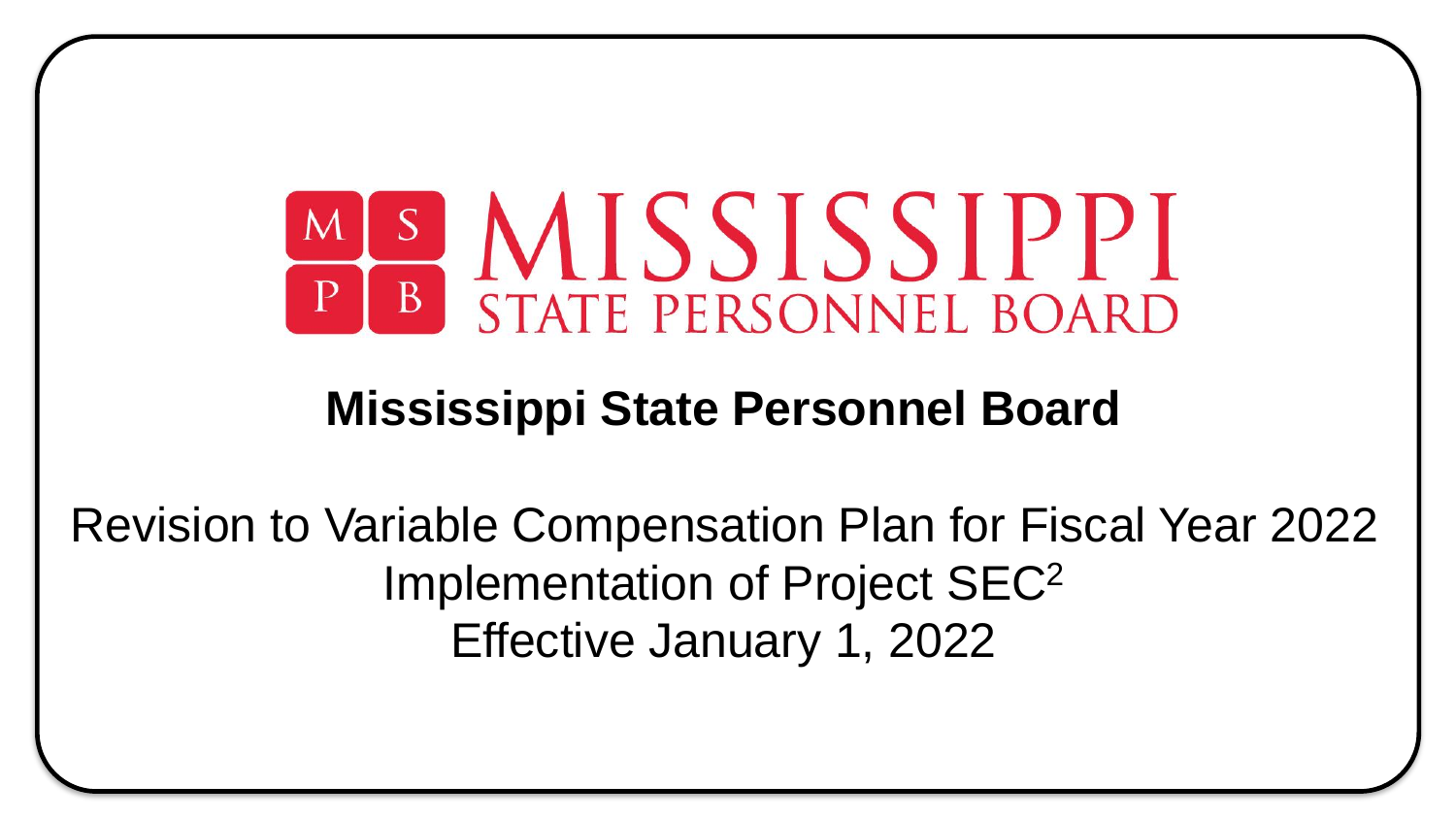

# Previously Approved Zone 4 Automatic Qualifiers

- from the 10% maximum increase for in-range adjustments. • Certain qualifications are authorized by the MSPB to give immediate access to Zone 4 without a separate request presented to and approved by the MSPB and are exempt These qualifications include:
	- Certified Examiner in Charge
	- Chartered Financial Analyst
	- Certified Financial Examiner
	- Certified Internal Auditor
- Certified Insurance Examiner
- Nursing Home Administrator
- Certified Public Accountant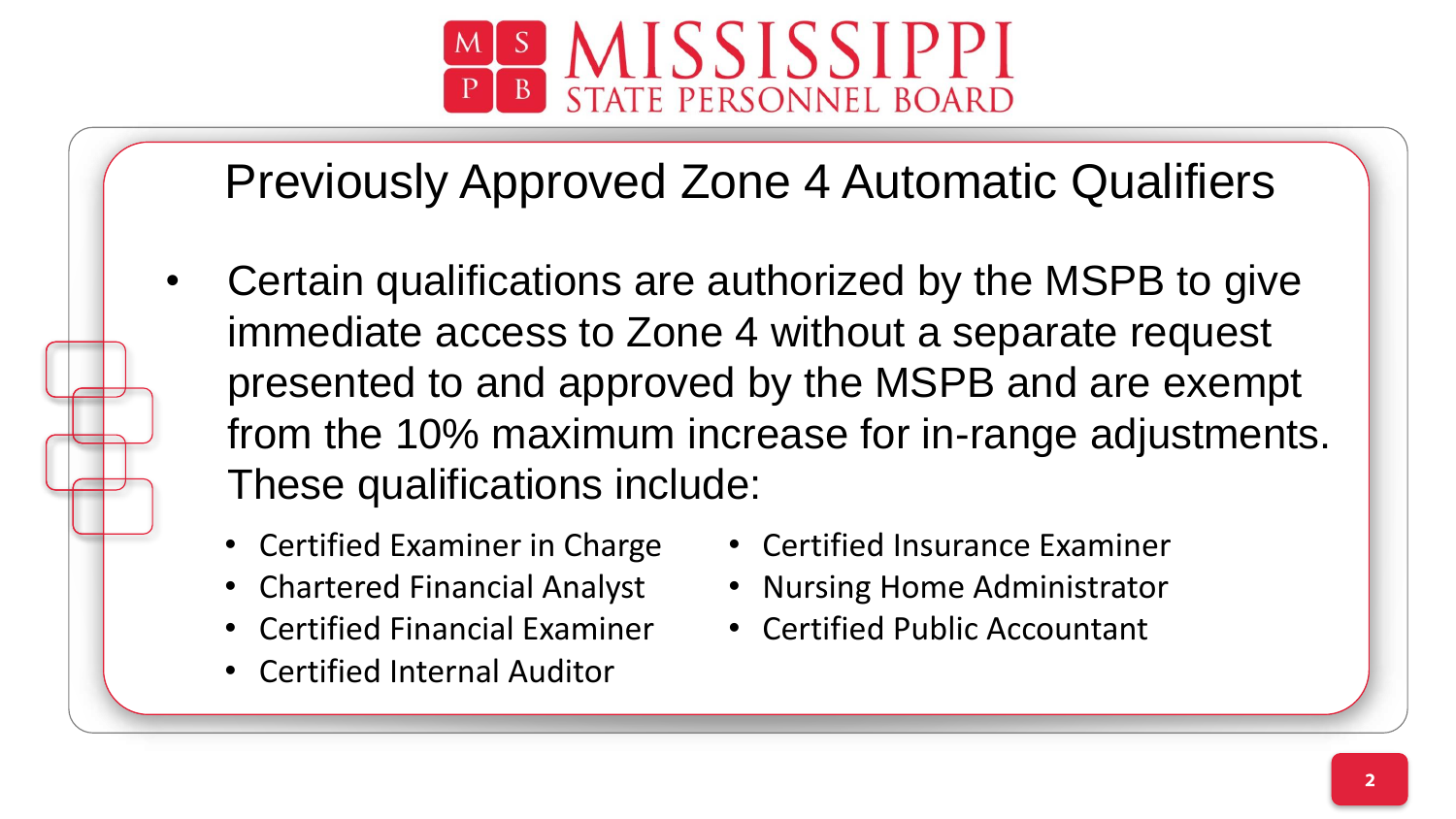

# Additions to Zone 4 Automatic Qualifiers

- Certified Fraud Examiner
- Certified Government Financial Manager
- Engineer-in-Training and Geologist-in-Training as part of a special compensation plan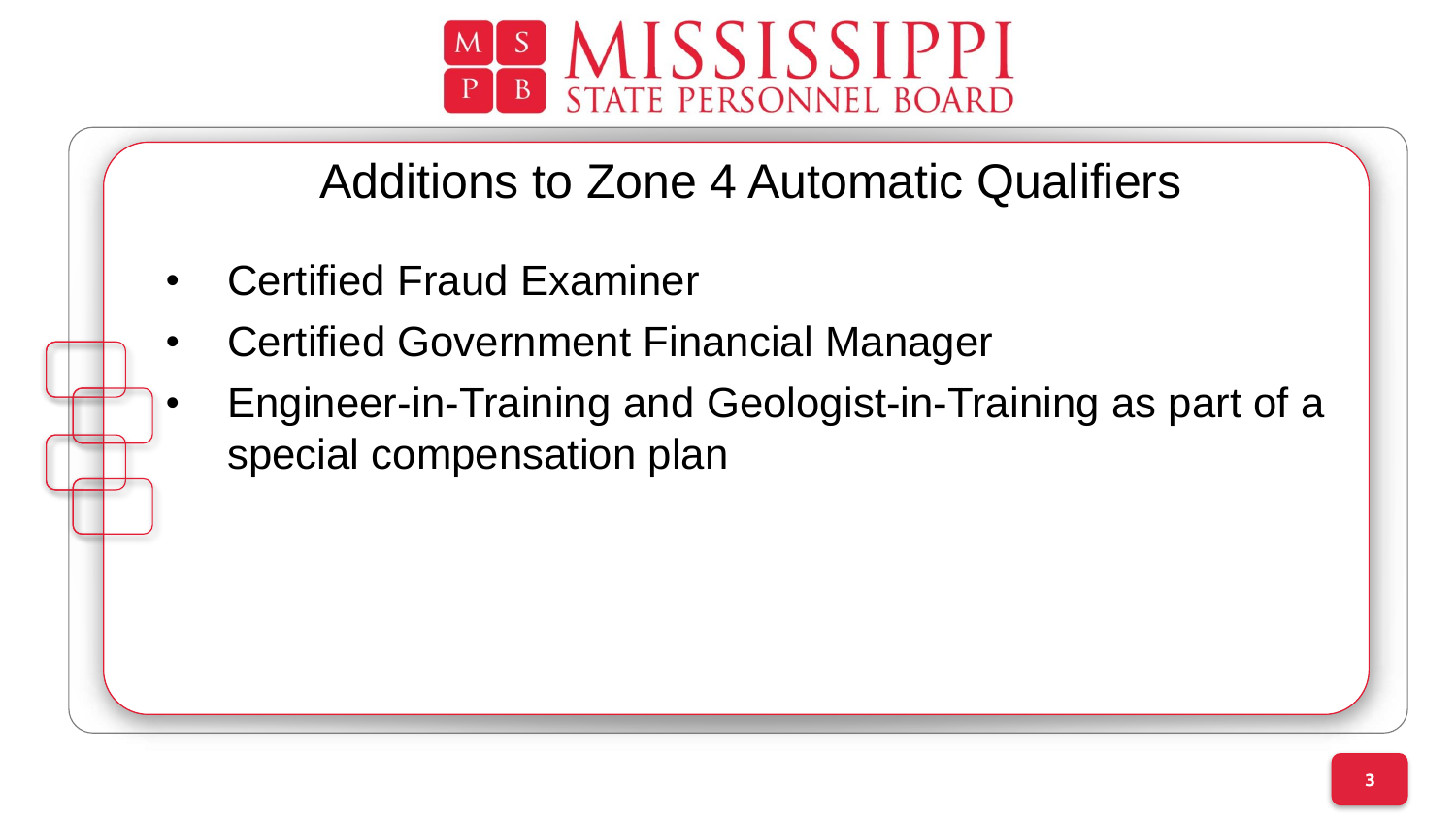

### Modification to Extensive Travel Additional Comp

- Originally listed as a minimum of 11 days
- Board approved a minimum of 8 days in April 2018
- Policy updated to reflect current minimum timeframe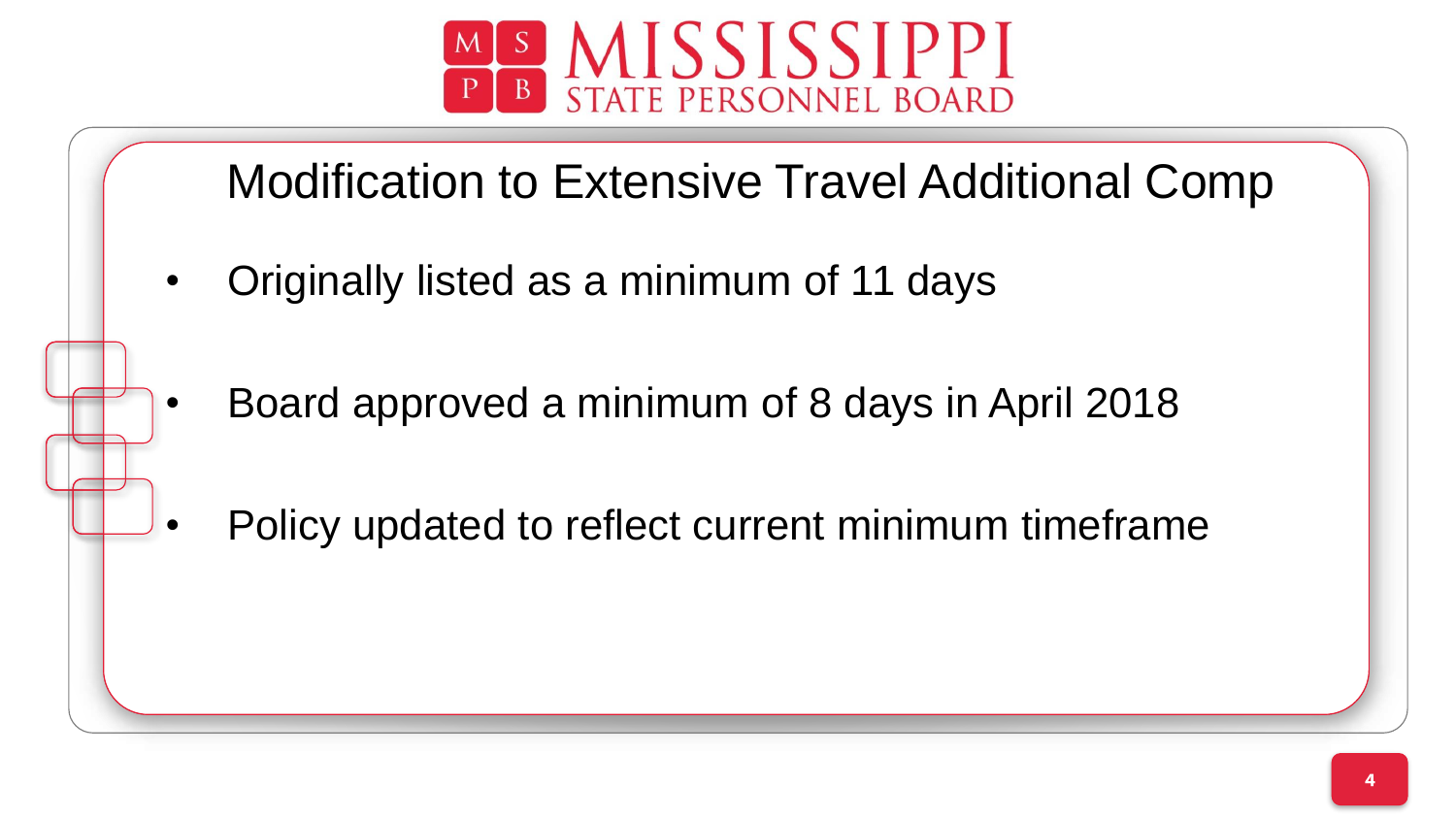

## **Staff Recommendations:**

public comment period, that the Board further approve Approve the amendments to the Variable Compensation Plan as presented as a Proposed Rule, and to the extent that no substantive changes are made as a result of the required adoption as a Final Rule; and,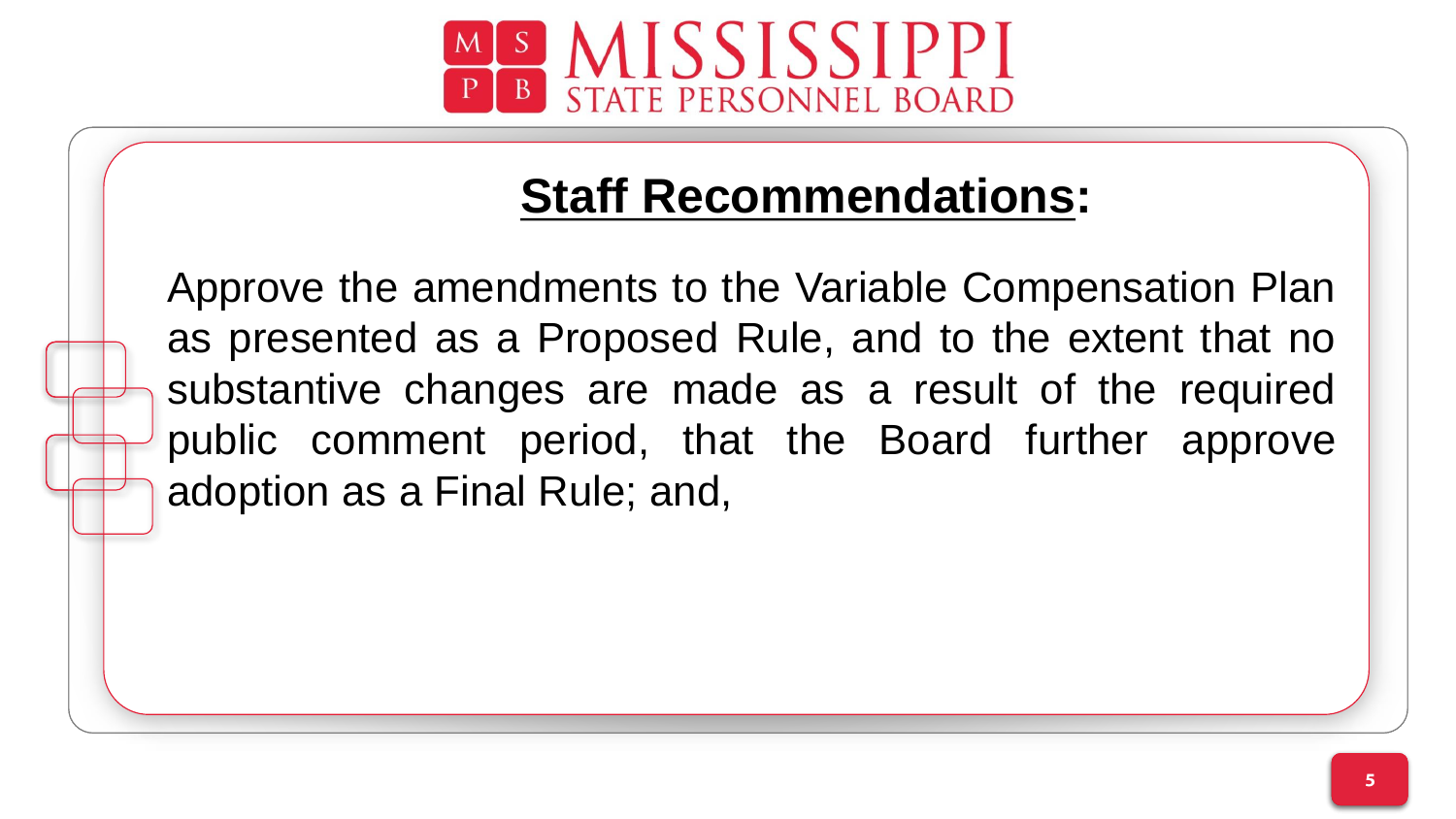

## **Staff Recommendations:**

Authorize the Executive Director to make such minor changes to the Variable Compensation Plan with regard to formatting, correction of typographical errors and the like as may be required to facilitate filing, printing and publication.